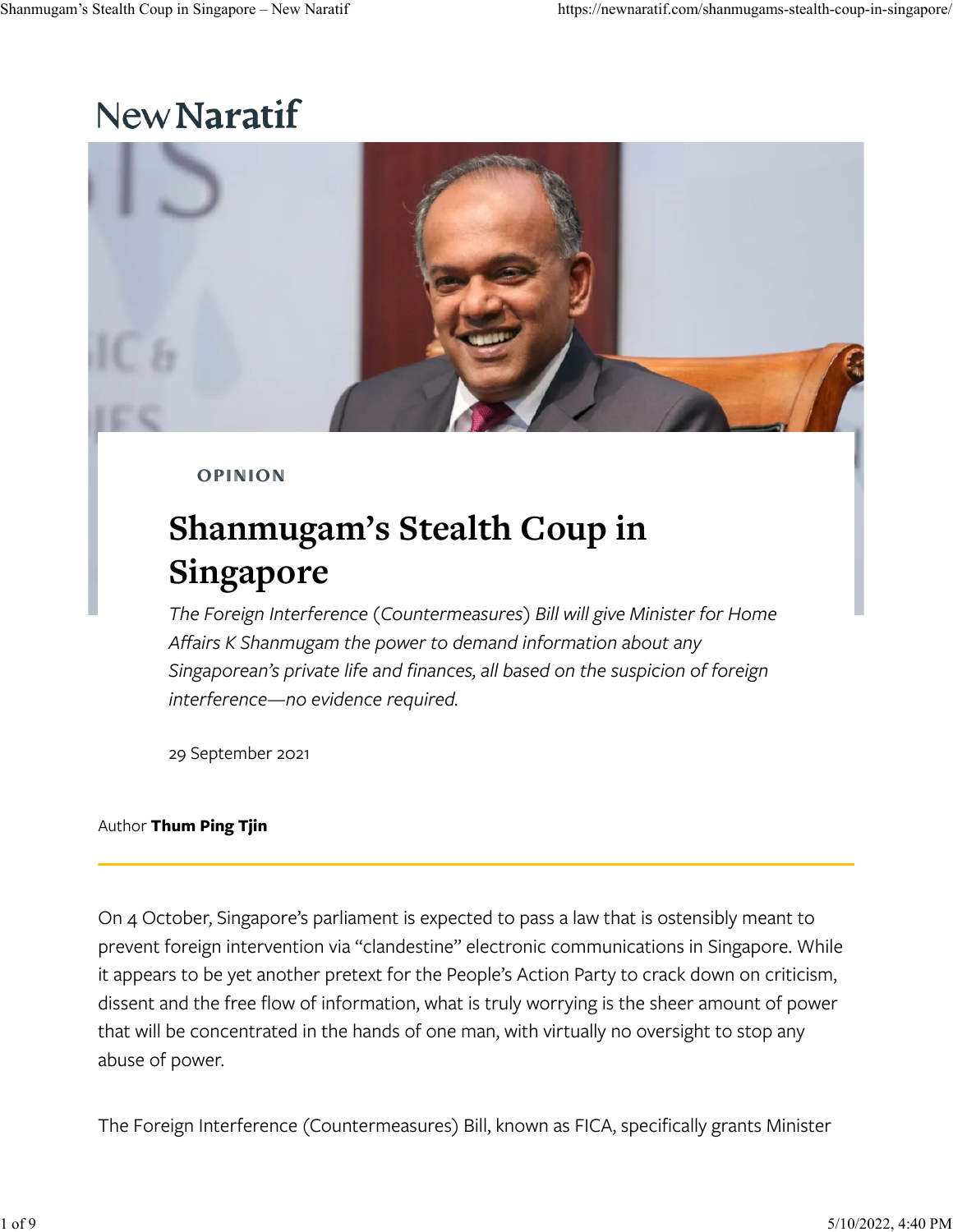for Home Affairs K Shanmugam the ability to demand access to any company's books and confidential information, to investigate any commercial transaction involving a foreign person or organisation and to demand information about the private life and finances of any Singaporean, all based on the suspicion of foreign interference—no evidence required.

Using this information, he could theoretically engage in insider trading, or blackmail and threaten anyone, including his own cabinet colleagues, and force them to bow to his will.

Even for those who religiously avoid politics, FICA allows the home affairs minister to punish or restrict the rights of anyone based merely on his suspicion, with no substantive recourse to the courts. It allows the minister to demand information from a person, place a gag order on a person posting on a specified topic, disable their accounts and force them to repay money given to them, among other things. The law also allows him to block or disable access to a site and its apps, force the site to publish government-drafted messages or force it to return money—all of this without needing to provide any substantive justification to any independent authority, like the courts.

If independent media, like *New Naratif*, or individuals publish content about a "subject of political debate in Singapore", Shanmugam could issue a "direction" on the site or person —delete the content, return the money, shut down the entire site, for instance—and regardless of whether they complied, he could immediately declare their site a "Proscribed Online Location". This would immediately make it illegal to operate the site, for Singaporeans to support the site and to accept advertising on the site. He could also force not just the removal of published information but also order a person not to publish any information that is similar to the information identified in the direction. This could effectively stop any further comment about an issue.

> These powers effectively turn Shanmugam into a behind-the-scenes dictator, able to stick a finger into any pie, look into anyone's affairs and freely threaten anyone with complete impunity.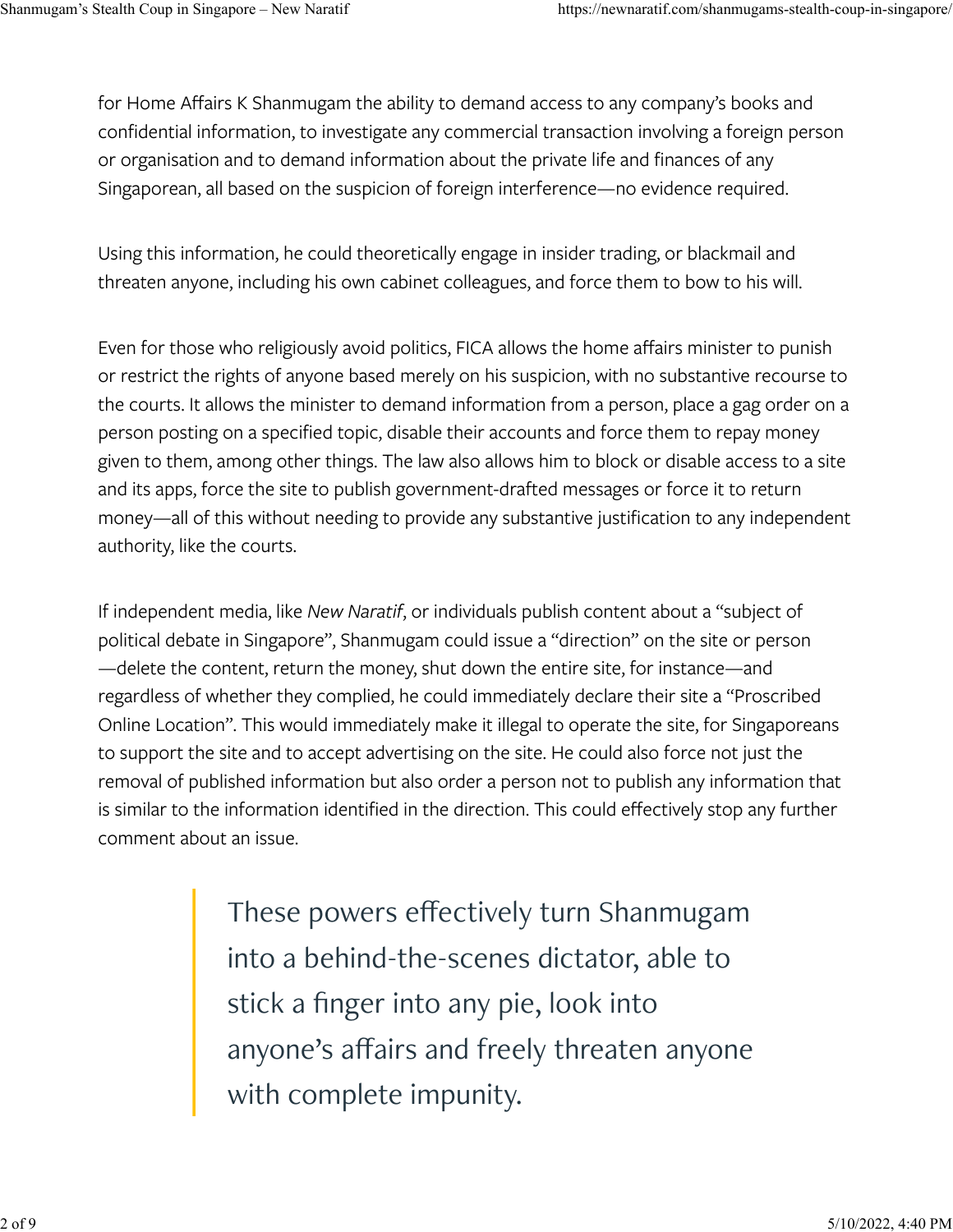In effect, this law would make Shanmugam—and any future heir to his office of minister for home affairs—the most powerful man in Singapore.

One can see the brutal logic of FICA's maximalist approach to foreign interference. If the minister can look into any transaction, peer into anyone's electronic life, unilaterally block any website and delete any online information, he can effectively stop any foreign intervention, the same way dropping a nuclear bomb on a person cures them of any illness.

Investing such expansive powers into a single man creates high risk for abuse. Shanmugam has already been severely criticised for manipulating POFMA to achieve political ends. While no one is suggesting he would abuse the law for personal benefit, nor is anyone questioning his integrity, we have no idea if his successors would behave with propriety. Ultimately, because of how this law is written, we simply would never know if he or his successors had succumbed to the terrible temptation of using this law for their personal benefit.

#### **Understanding the Law**

Foreign interference laws elsewhere sensibly and logically assume that if you want to influence a country, you will seek to influence those with the power to make change. Consequently, those laws focus on holding people with power, such as elected politicians, accountable.

In **[Australia](https://www.aph.gov.au/Senators_and_Members/Members/Register)**, **[the United Kingdom](https://www.parliament.uk/mps-lords-and-offices/standards-and-financial-interests/parliamentary-commissioner-for-standards/registers-of-interests/)** and the United States, all elected lawmakers are required to declare their interests, including income and assets. The UK and US even have **[public](https://www.parliament.uk/site-information/foi/foi-and-eir/commons-foi-disclosures/members-of-the-house-of-commons-and-members-staff/) [disclosure requirements](https://www.parliament.uk/site-information/foi/foi-and-eir/commons-foi-disclosures/members-of-the-house-of-commons-and-members-staff/)** for legislators' staff. In Taiwan, reporting and disclosure requirements even **[extend to close family members](https://priq-out.cy.gov.tw/GipExtendWeb/wSite/SpecialPublication/baseQuery.jsp)**. Lobbying of politicians is regulated and publicly disclosed under schemes such as the **[Foreign Agents Registration Act](https://efile.fara.gov/ords/fara/f?p=1235:10)** in the US and the **Foreign Infl[uence Transparency Scheme](https://transparency.ag.gov.au/)** in Australia. All this information is placed on public registries.

By contrast, FICA has reporting requirements, but only to the authorities—not to the public. This is because in Singapore, the assumption is reversed: private citizens, who hold no power to change the country, need to be monitored; while the government, which holds all the power, must be protected from the people.

Accordingly, the law seeks to deal with foreign interference by making the lives of all citizens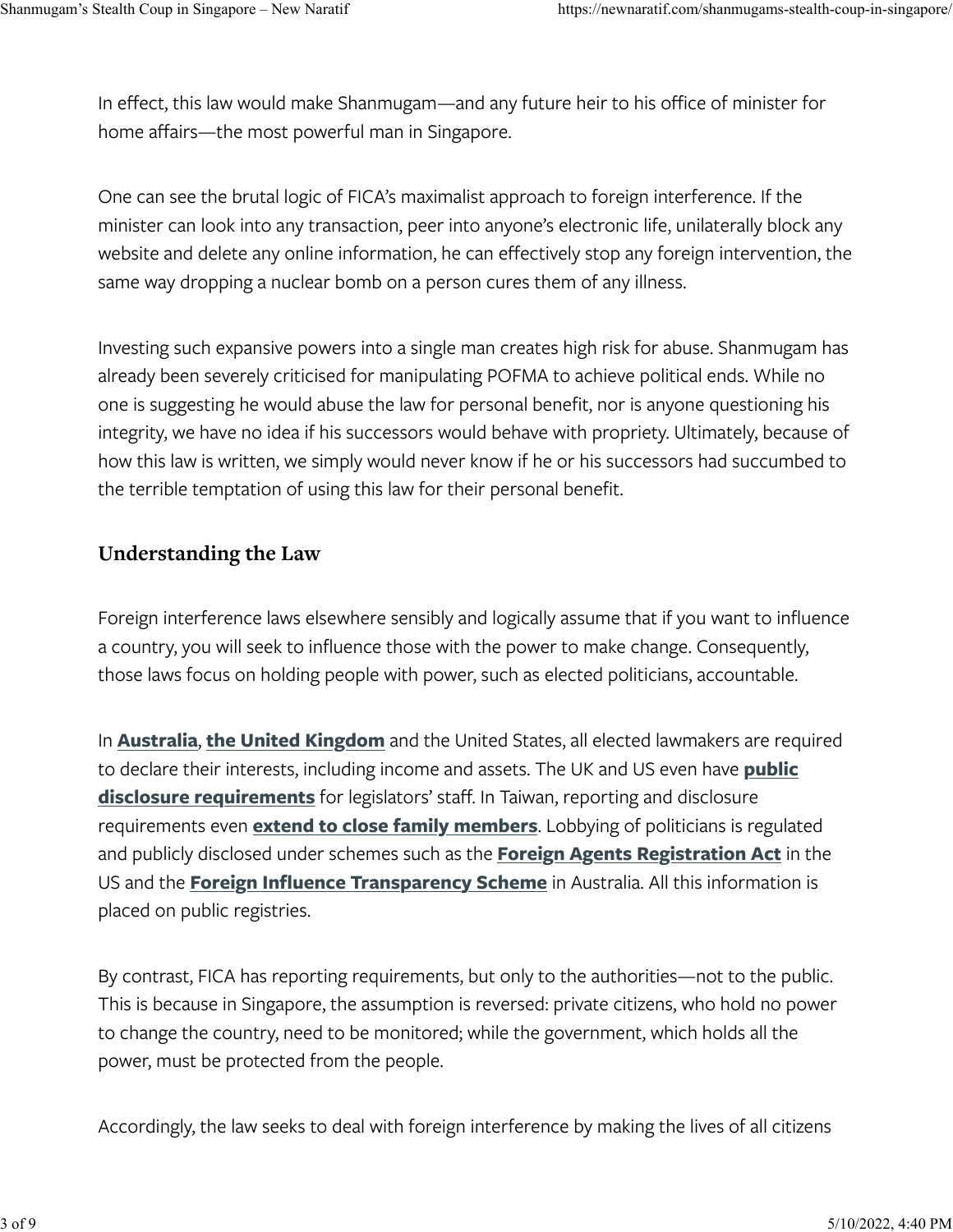transparent to the home affairs minister, with no meaningful oversight preventing him from abusing his new powers.

FICA defines foreign interference by four criteria:

- "electronic communications activity on behalf of a foreign principal"
- that "involves publishing in Singapore any information"
- against the "public interest" or "directed towards a political end in Singapore"
- that is "covert or involves deception".

But the law defines these four concepts so broadly that it is virtually impossible to electronically communicate with a non-Singaporean citizen without breaking this law. You'd be hard-pressed to find anyone in Singapore, whether you are a businessperson, politician, activist, journalist or academic, who does not interact in legitimate ways that could nonetheless be prosecuted under this law.

For example, imagine you are conducting academic research on sexual harassment in the workplace with funding from the Swedish government. Your interviewees all speak to you on condition of anonymity. You publish your research, arguing that existing laws need to be strengthened to protect women. Congratulations, you have just broken FICA.

As noted above, avoiding any participation in politics does not stop the home affairs minister from punishing you or restricting your rights based merely on his suspicion, with no substantive recourse to the courts. Part 3 of the law lays out a wide range of directions that the minister can impose on suspected violators, while Part 4 allows the minister to unilaterally designate a person or entity as "Politically Significant", enmeshing them in a thicket of regulations and red tape regarding their finances. He could force them to make disclosures about any possible foreign link, and even force them to stop associating with a particular foreigner.

The bill admits that this "may restrict the freedom of association" but justifies it on security grounds.

#### **The PAP's Dark Fantasy**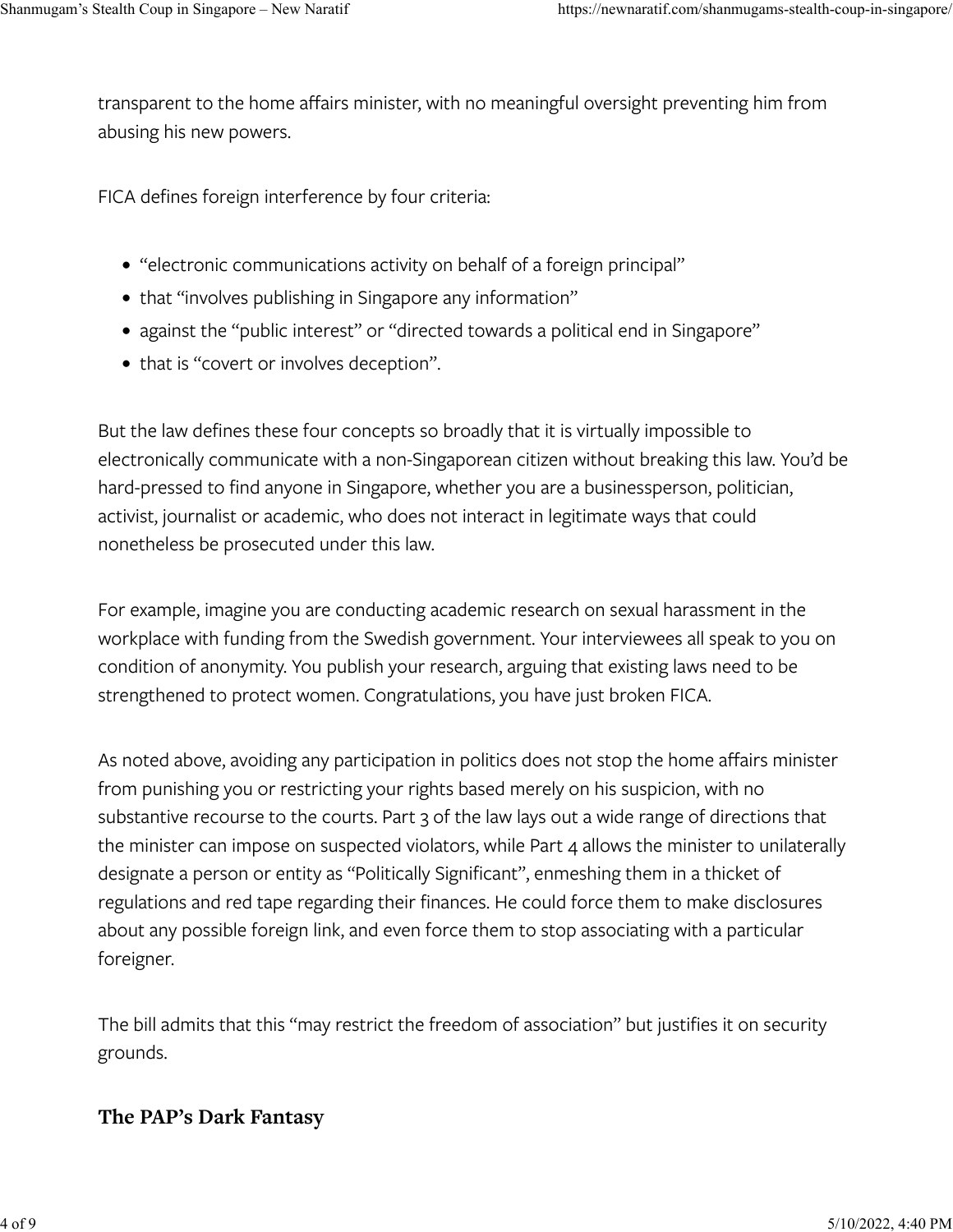Underpinning this new law is a dark fantasy held by the PAP that if they can simply pass enough laws that give them enough discretionary power over enough aspects of Singapore, they can then fix all the problems the country faces.

This pattern can been discerned throughout numerous major laws that have been passed by the Lee Hsien Loong government, including the Public Order Act 2009, the Protection from Harassment Act 2014, the Administration of Justice (Protection) Act 2016 and the Protection from Online Falsehoods and Manipulation Act 2019 (POFMA). What these laws, and others, have in common is these laws are so broad that they can **[encompass virtually any relevant](https://www.youtube.com/watch?v=nPfoQyutztk) [activity](https://www.youtube.com/watch?v=nPfoQyutztk)**, legitimate or otherwise. If everything is illegal, then criminals can't find loopholes.

But the PAP's approach assumes that the people executing the law are benevolent and would not abuse it, that there are sufficient safeguards to prevent people who are innocent from being unjustly or accidentally targeted, that fundamental rights are protected and that justice can eventually prevail. Each new law they enact increasingly proves this wrong.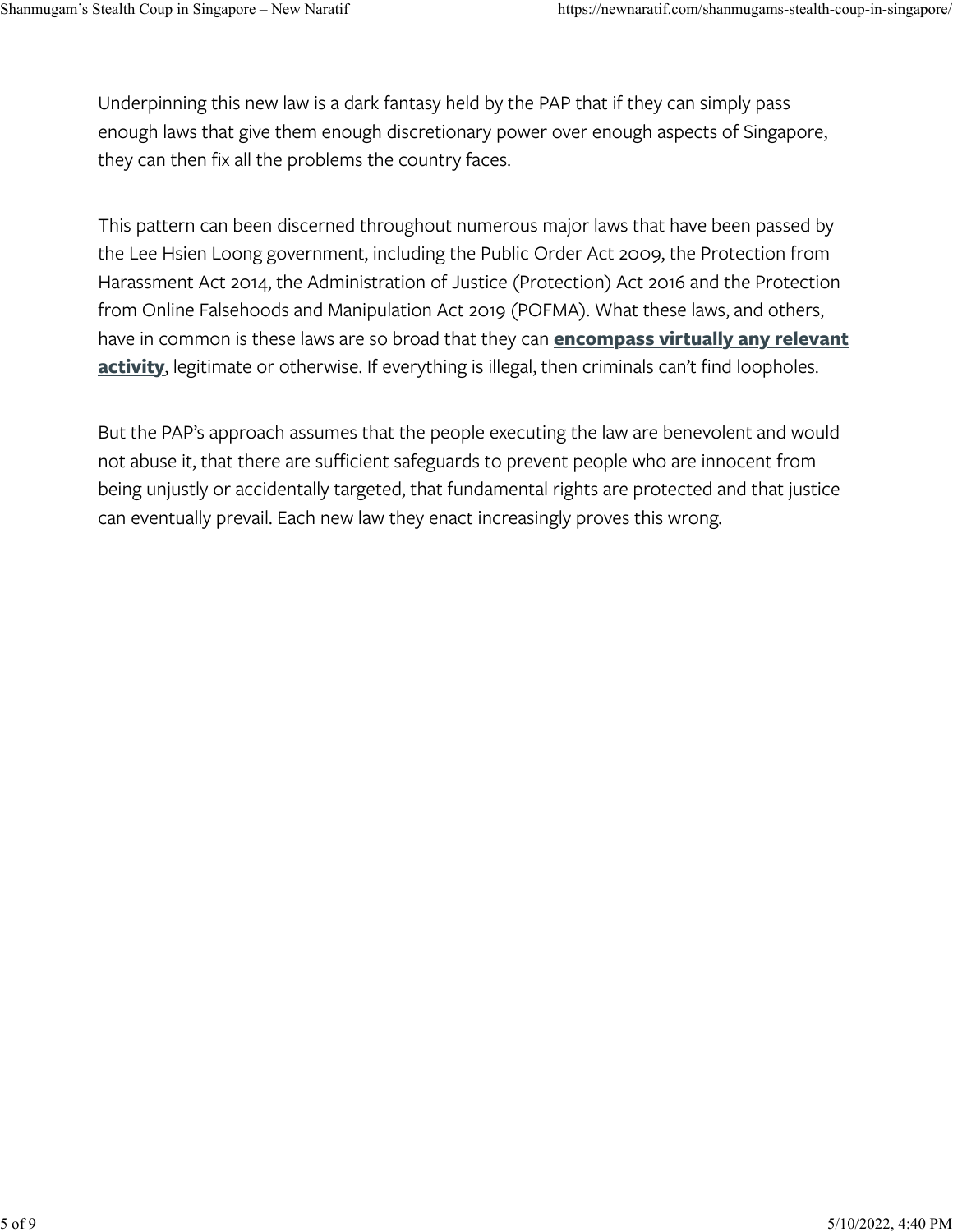The Public Order Act defined a public assembly or procession as consisting of one or more people, and **[outlawed public protests without a permit](https://monitor.civicus.org/updates/2018/07/26/singapore-public-order-act-used-restrict-or-criminalise-expression-and-peaceful-assembly/)**, allowing permits to be selectively granted only to events that are pro-government or not political. Artist Seelan Palay was convicted under this law for **[walking down the street with a mirror](https://sg.news.yahoo.com/activist-seelan-palay-fined-2500-taking-part-public-procession-092827846.html?guccounter=1)**, while activist Jolovan Wham has been charged with violating this law for **[taking a photo outside the state courts](https://www.channelnewsasia.com/singapore/jolovan-wham-charged-illegal-protests-state-courts-toa-payoh-562631)** and **[holding up a smiley face sign in a public place](https://www.nytimes.com/2020/11/23/world/asia/singapore-smiley-face-protest-charges.html)**.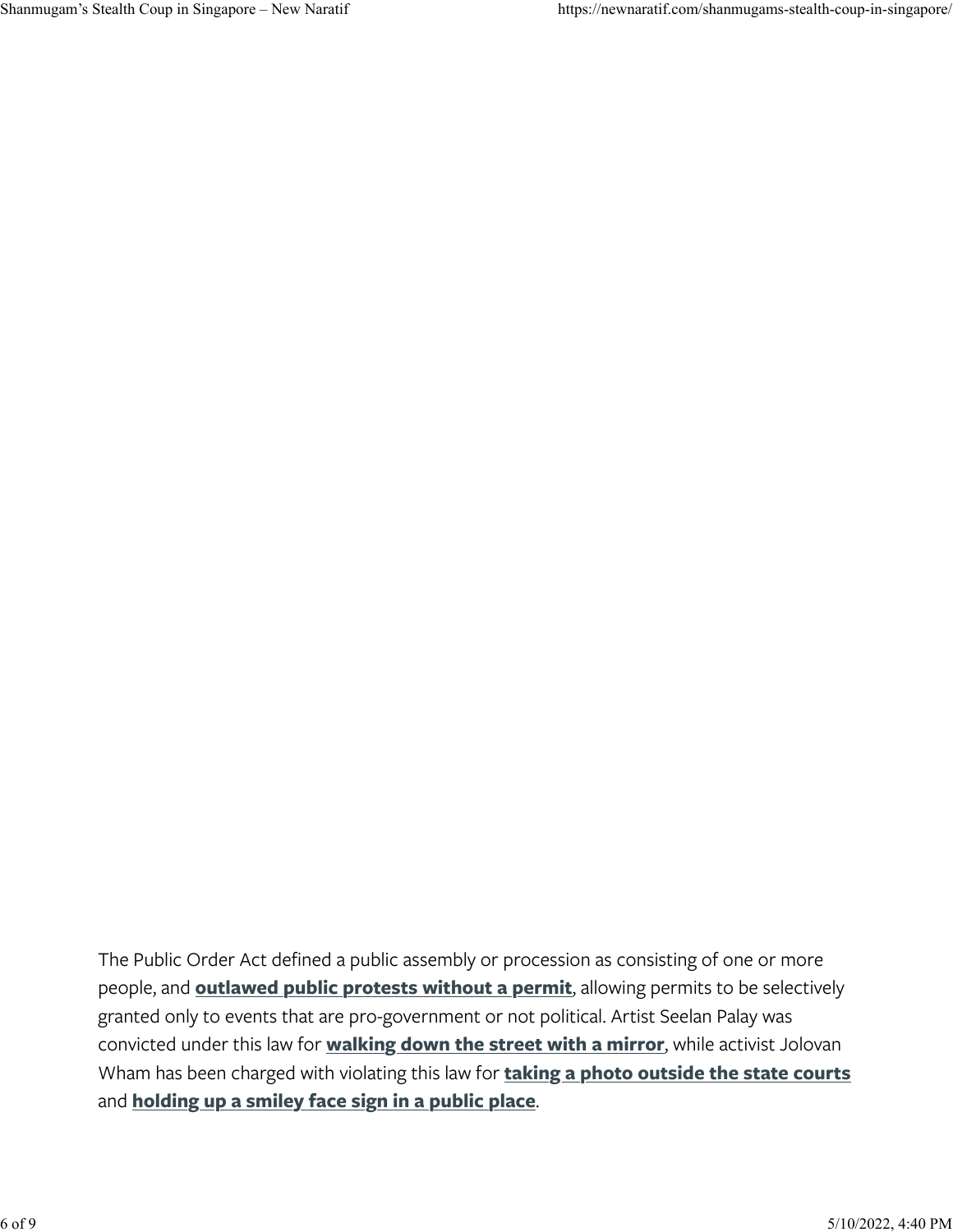The first use of the Protection from Harassment Act was against the independent news site *The Online Citizen* and an inventor who told it that the Ministry of Defence had violated his patent rights. The ministry **[sought to have the article taken down](https://web.archive.org/web/20170201062536/http://www.theonlinecitizen.com/2015/02/10/dr-ting-and-toc-respond-to-mindefs-charge-of-harassment/)** using the law, arguing it contained "false statements" and constituted harassment.

The Administration of Justice (Protection) Act defined contempt of court to include virtually any comment on an ongoing case, legitimate or otherwise. It has been **[used against](https://www.hrw.org/news/2018/05/16/singapore-drop-charges-criticizing-judiciary) [activists](https://www.hrw.org/news/2018/05/16/singapore-drop-charges-criticizing-judiciary)**, **[opposition politicians](https://www.channelnewsasia.com/singapore/court-reserves-judgment-contempt-of-court-jolovan-wham-sdp-894556)** and **[independent media](https://www.icj.org/singapore-joint-statement-calls-on-authorities-to-drop-investigations-under-abusive-contempt-of-court-law/)**, among others.

Shanmugam promised that POFMA **[would only be used against factual statements](https://www.channelnewsasia.com/singapore/proposed-law-falsehoods-has-clear-oversight-mechanism-prevent-abuse-government-says-shanmugam-885816?cid=youtube_cna_social_29012018_cna)** in the public interest, but the law **de�[ned its terms so broadly](https://newnaratif.com/singapores-fake-news-bill-the-faq/)** that it could apply to interpreted and implied statements. About **[half of its uses](https://pofmaed.com/explainer-what-is-pofma/)** have been against political opponents and independent media, and it was **[blatantly abused](https://thediplomat.com/2020/07/singapores-first-election-under-the-fake-news-law/)** by alternate authorities to intervene in the 2020 general election **[against opposition politicians and independent media](https://www.reuters.com/article/us-singapore-election-fakenews-idUSKBN2470NW)**. Its targets had to comply with directions before they were allowed to appeal, thus effectively presuming the guilt of citizens and forcing them to prove their innocence.

FICA is the culmination of this trend. Its definitions are astonishingly vague, leaving the law open to all sorts of abuse. The law can punish people even if they have not committed any offence; they are effectively presumed guilty until proven innocent.

> In Singapore, the assumption is reversed: private citizens, who hold no power to change the country, need to be monitored; while the government, which holds all the power, must be protected from the people.

But this bill goes even further. Earlier laws allowed oversight by the judiciary, which generally ruled in the government's favour but did—extremely rarely—rule against the government. Appeals under FICA will take place in secret tribunals convened by the Ministry of Home Affairs, with only one member required to be a judge, and only allowing judicial review for procedural issues—not for the actual merits of the case. The judiciary has no meaningful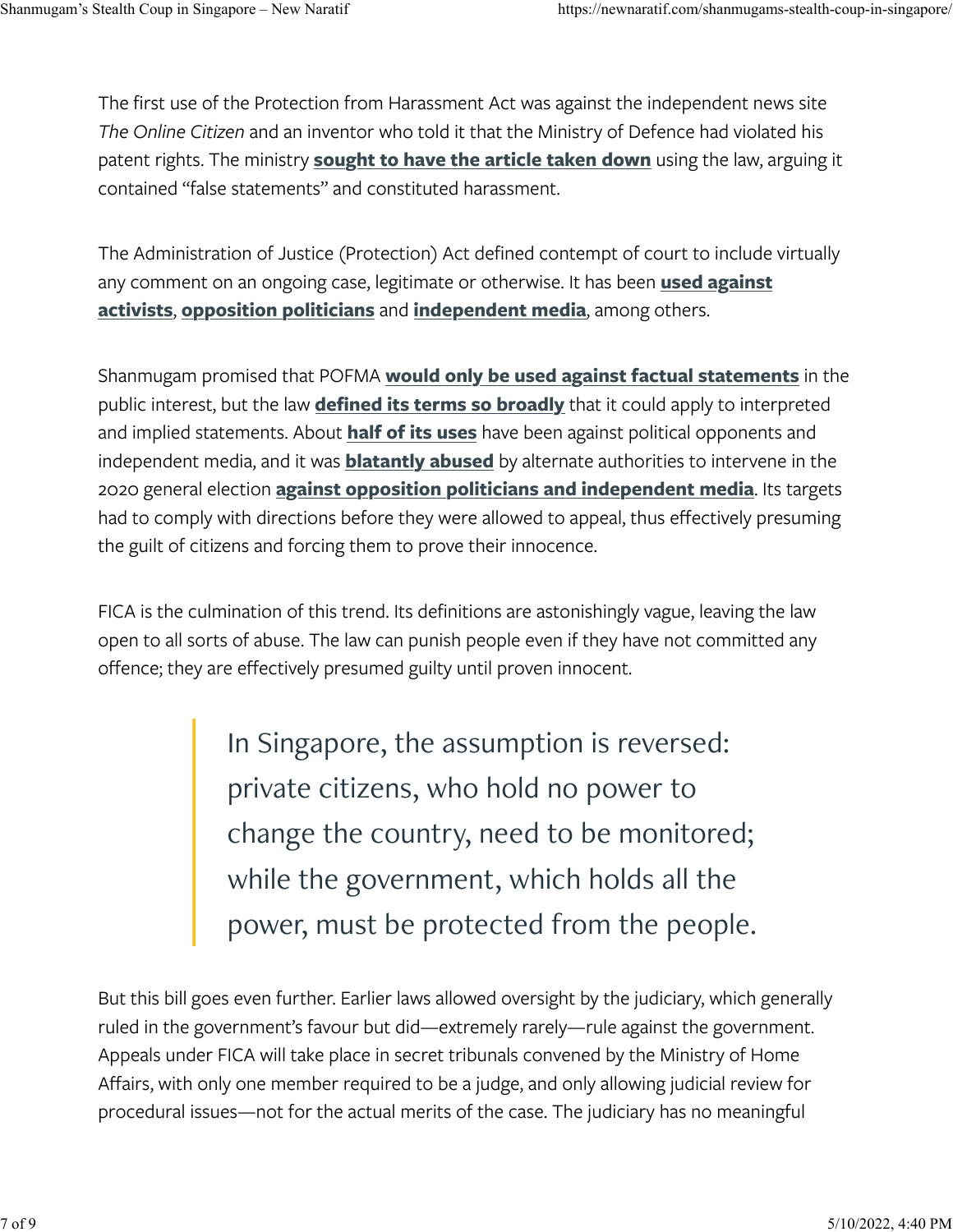oversight over this law.

A FICA tribunal can dismiss an appeal without the participation of the minister. Worse, the minister can refuse to provide information to the tribunal on various grounds, including national security, while demanding information from the appellant to demonstrate how their appeal is "frivolous" or "vexatious".

#### **Stop the Stealth Coup**

There is an extreme lack of transparency, accountability and oversight in this law, but compounding all the above is that it places all that power in the hands of one man: the minister for home affairs. Shanmugam, and his heirs, are theoretically free to abuse the law for political and personal benefit.

Ultimately, Shanmugam would not even need to abuse FICA. Just the threat of this law being used to dig into your personal life would stifle media activity and political activism. No one, including his cabinet colleagues, would oppose Shanmugam, allowing him to claim that there was no opposition to the law and no criticism of the PAP government. These powers effectively turn Shanmugam into a behind-the-scenes dictator, able to stick a finger into any pie, look into anyone's affairs and freely threaten anyone with complete impunity.

> The law can punish people even if they have not committed any offence; they are effectively presumed guilty until proven innocent.

Even Lee Kuan Yew at his most authoritarian did not have these powers, and if he wished to act against his critics, he would have to act openly by detaining them without trial or suing them in court. Shanmugam could act without ever facing public scrutiny or accountability for his actions.

The FICA bill is expected to have its second and third readings and be passed into law on 4